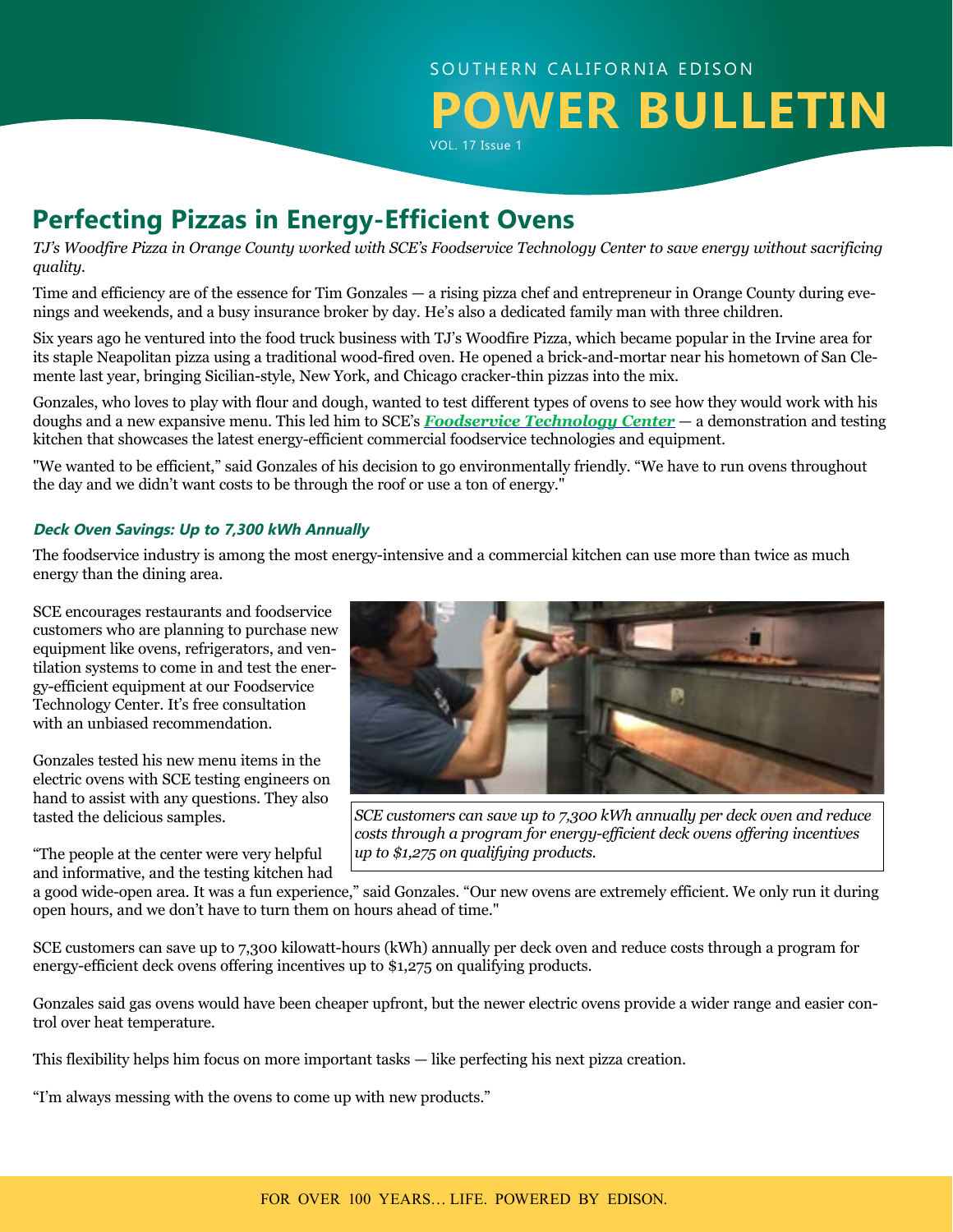## SOUTHERN CALIFORNIA EDISON POWER BULLETIN

*This case study is provided for your general information and is not intended to be a recommendation or endorsement of any particular product or company, or a representation of any actual or potential future energy or monetary savings for other customers.* 

*These programs are funded by California Utility ratepayers and administered by SCE under the auspices of the California Public Utilities Commission (CPUC). Programs are offered on a first-come, first-served basis and are effective until funding is expended or the program is discontinued. Programs may be modified or terminated without prior notice.* 

*The information contained herein does not replace pricing information contained in any CPUC-approved tariff. Please refer to the tariffs for the programs described for a complete listing of terms and conditions of service, which can be viewed online at <i>[www.sce.com/regulatory](http://www.sce.com/regulatory)*.

### **Your Resource for Power Outage Information**

Learn more about our processes for maintenance and repair power outages, as well as outage communication resources and tools, at one of our upcoming free 1.5-hour Customer Outage Schools being held throughout the region. All courses take place from 10 a.m. to 11:30 a.m. Upcoming dates and locations include:

- March 2, Irwindale
- March 7, Thousand Oaks
- March 23, Palm Springs
- March 28, Tulare
- March 30, Valencia
- April 6, Ventura
- April 11, Webinar
- April 13, Wildomar
- April 20, Long Beach
- April 27, Santa Monica

For registration and the schedule through October, visit our *[Outage School Registration Page](https://survey.sce.com/perseus/se.ashx?s=0B87A62B073C413F)*. Also find more resources at our *[online Outage Center](https://www.sce.com/wps/portal/home/outage-center/!ut/p/b1/lVLBUoMwEP0VPfTIZJkQEo5ppwPUKiIUCxcmTdOKWqAaO-rXGyonZ4rtnrIz7719m7eoQEtU1OJQbYWumlq8dn3hljbzeRAmELJ5RiEc-0mc3WcQeLYB5AYAJ4rDkR8F9iRghu_HCQa-cCaB53IbwEGPqECFrHWrn1D-LlUpm1qrWpeqHkH_HkHzocVWXUnTqLeO0cpqjfIVJsxjlFgbd7W2HEcSS9iEWIpKoTaCYmbT3uGAhX82PDochvwCPB-mwSwyI9IYQ4hjuEs4xwBuDxj4pdyYpCdHEEDJhVv_EYyID0Zw6t_cjlOAlF4sODvjEqrn_b7gJs8ut0-NlmcG2u4WO4a_rJcHBpi0h-85v_4BTaC7ZQ!!/dl4/d5/L2dBISEvZ0FBIS9nQSEh/)*.

#### **Innovative Storage Facility at SCE Substation Allows for More Renewables**

A new, large lithium-ion battery storage facility recently unveiled at our Mira Loma Substation in Ontario is a result of a collaboration between SCE and Tesla, the vendor selected for the innovative project. These batteries can be charged when demand is low



*The new Mira Loma Battery Storage Project can store up to 80 megawatthours, enough energy to power 15,000 homes for four hours.*

and store up to 80 megawatt-hours, enough energy to power 15,000 homes for four hours.

"This project is part of our vision at Southern California Edison to take advantage of the wind and the sun, and operate a flexible grid that delivers clean energy to power our homes, our businesses, and our vehicles," said Kevin Payne, CEO of SCE.

The battery storage contains two 10-megawatt systems, each containing 198 Tesla Powerpacks and 24 inverters. The modular system allows it to be connected to two separate circuits at the Mira Loma Substation. The batteries can charge when there is more renewable energy than demand, and supply that energy to customers during peak hours. This enables greater use of clean energy technologies, such as residential solar, and will help California meet its energy and climate change goals.

Learn more about this new project on our *[website](http://insideedison.com/stories/innovative-battery-storage-facility-at-sces-mira-loma-substation-allows-for-more-renewables)*.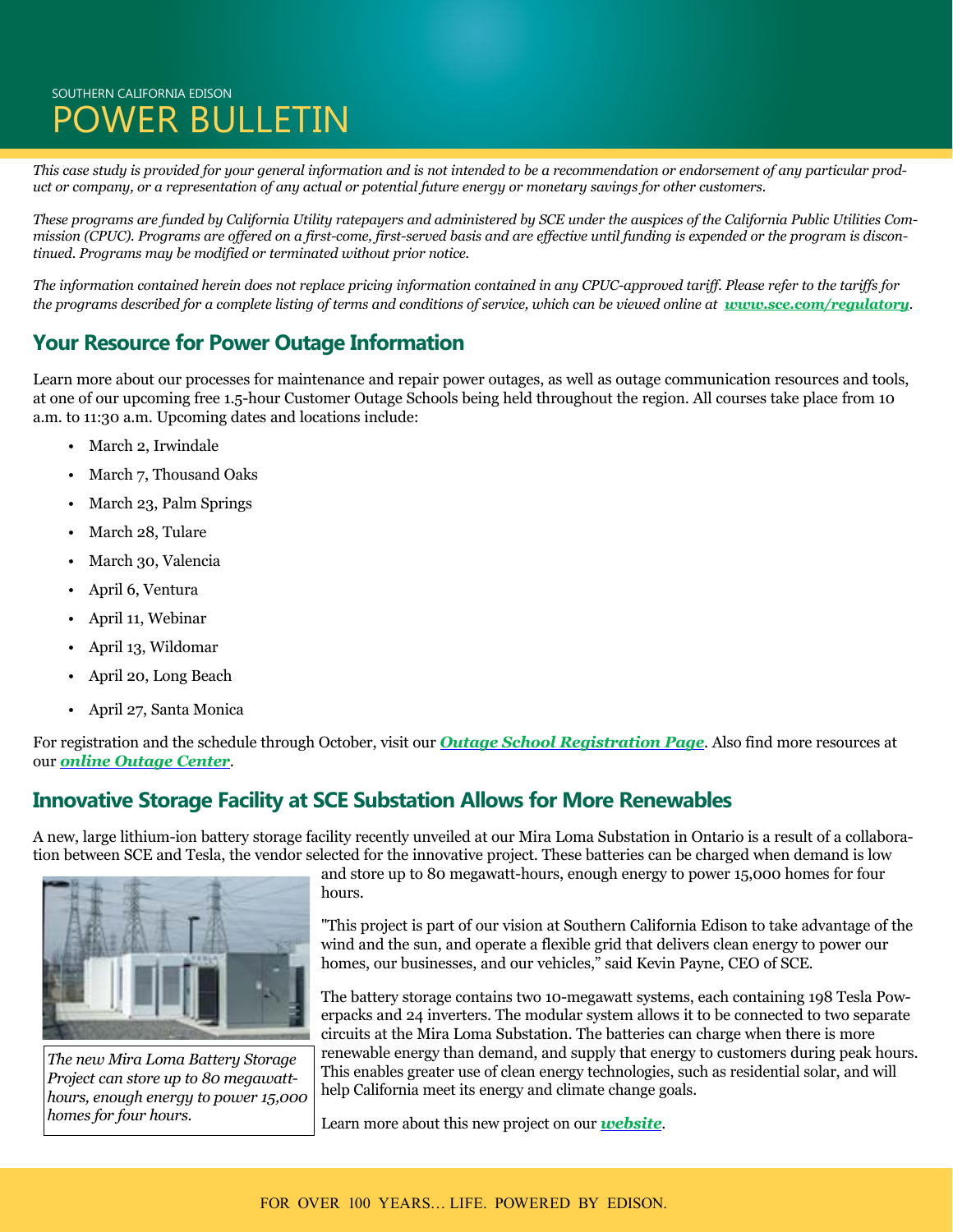## SOUTHERN CALIFORNIA EDISON POWER BULLETIN

### **Black History Month: Celebrating Businesses and Community Partnerships**

Joining the national celebration of Black History Month, SCE recently recognized African-American-owned businesses, community leaders, and nonprofit organizations from across Southern California at our 15th annual Black History Month customer celebration. The event took place at our Energy Education Center in Irwindale, with a second customer celebration to occur at our Energy Education Center in Tulare on Feb. 24, 2017.

The event featured recognition of the following African-American business customers for their service as energy efficiency champions, their commitment to economic growth, and their work to strengthen local communities.

#### *Energy Efficiency Participation Award:*

*The Original Mommie Helen's Bakery:* Located in San Bernardino, this small business has a large business mindset for saving energy. The bakery has installed energy-efficient commercial appliances and light-emitting diode (LED) fixtures, plus participated in our demand response Summer Discount Plan. It also completed our Direct Install program by putting in hydraulic door closers, plug load occupancy sensors, and lighting, for a savings of approximately 4,500 kilowatt-hours and 2.5 kilowatts of demand.



*(Left to right) Edison International President and CEO Pedro Pizarro; and The Original Mommie Helen's Bakery owners Tedra and Bobbie Rose.*



*(Left to right) Janet Clayton, senior vice president of Corporate Communications, Edison International; Chris Thompson, vice president of SCE Local Public Affairs; Bridge Builders Foundation Treasurer Earl Jones; and Bridge Builders Foundation President Wayne Moore.*

#### *Community Partnership Award:*

*Bridge Builders Foundation:* The Bridge Builders Foundation focuses on uplifting academic achievements of African-American and other minority youth in the Los Angeles area. Its programs include annual scholarships for graduating high school seniors, along with mentoring and tutoring opportunities. Currently, the Foundation's core educational programs serve more than 300 students annually.